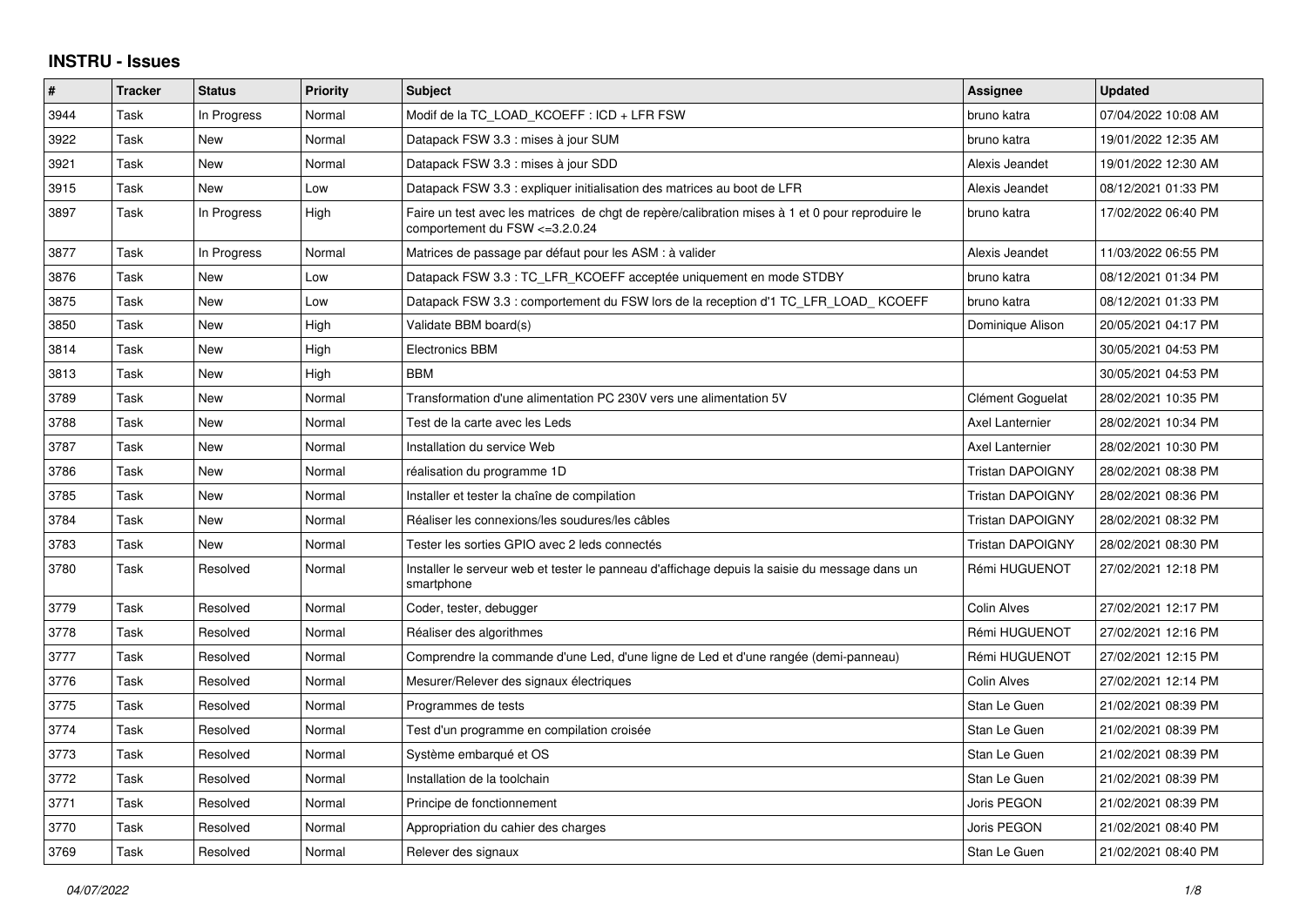| $\sharp$ | <b>Tracker</b> | <b>Status</b> | <b>Priority</b> | Subject                                                                                                           | <b>Assignee</b>  | <b>Updated</b>      |
|----------|----------------|---------------|-----------------|-------------------------------------------------------------------------------------------------------------------|------------------|---------------------|
| 3768     | Task           | Resolved      | Normal          | Détail des connectiques                                                                                           | Joris PEGON      | 21/02/2021 08:40 PM |
| 3767     | Task           | Resolved      | Normal          | Conception matériel                                                                                               | Joris PEGON      | 21/02/2021 08:36 PM |
| 3766     | Task           | Resolved      | Normal          | Prototypage                                                                                                       | Stan Le Guen     | 21/02/2021 08:40 PM |
| 3765     | Task           | Resolved      | Normal          | Rapport du projet                                                                                                 | Stan Le Guen     | 21/02/2021 08:41 PM |
| 3764     | Task           | Resolved      | Normal          | Mise en fonctionnement du Panneau                                                                                 | Stan Le Guen     | 21/02/2021 08:41 PM |
| 3763     | Task           | Resolved      | Normal          | Test des sorties GPIO / Leds rouge & verte                                                                        | Joris PEGON      | 21/02/2021 06:53 PM |
| 3762     | Task           | New           | Normal          | Tester les sorties GPIO avec 2 leds connectés                                                                     | lucas ordas      | 21/02/2021 05:45 PM |
| 3761     | Task           | Resolved      | Normal          | Distribution des taches                                                                                           | Joris PEGON      | 21/02/2021 08:38 PM |
| 3760     | Task           | Resolved      | Normal          | Réalisation matérielle écran et tests connexions                                                                  | Joris PEGON      | 20/02/2021 04:27 PM |
| 3757     | Task           | Resolved      | Normal          | Intégration : Coder, tester, debugger                                                                             | Nathan CLERC     | 20/02/2021 02:23 PM |
| 3756     | Task           | Resolved      | Normal          | Codage: Coder, tester, debugger                                                                                   | Nathan CLERC     | 20/02/2021 02:23 PM |
| 3755     | Task           | Resolved      | Normal          | Réaliser le diagramme d'activités/Découper en fonctions secondaires et répartir les tâches                        | Erwan Cangialosi | 20/02/2021 02:20 PM |
| 3754     | Task           | Resolved      | Normal          | Tester le programme avec le message déclaré dans le code source                                                   | Nathan CLERC     | 20/02/2021 02:13 PM |
| 3753     | Task           | Resolved      | Normal          | Réaliser le programme permettant d'afficher la chaîne de caractères "AAAA" déclarée dans<br>plusieurs tableaux 1D | Nathan CLERC     | 20/02/2021 02:24 PM |
| 3752     | Task           | Resolved      | Normal          | Compléter le diagramme de chronologie/Tester les programmes/Dégager les principes<br>algorithmiques               | Nathan CLERC     | 20/02/2021 02:11 PM |
| 3751     | Task           | Resolved      | Normal          | Comprendre la commande d'une Led, d'une ligne de Led et d'une rangée<br>(demi-panneau)/Mémorisation               | Nathan CLERC     | 20/02/2021 02:11 PM |
| 3750     | Task           | Resolved      | Normal          | Mesurer/Relever des signaux électriques                                                                           | Erwan Cangialosi | 20/02/2021 02:11 PM |
| 3749     | Task           | Resolved      | Normal          | Tester la chaîne de compilation                                                                                   | Nathan CLERC     | 20/02/2021 02:11 PM |
| 3748     | Task           | Resolved      | Normal          | Installer la chaîne de compilation                                                                                | Nathan CLERC     | 20/02/2021 02:11 PM |
| 3747     | Task           | Resolved      | Normal          | Réaliser les connexions/les soudures/les câbles                                                                   | Erwan Cangialosi | 20/02/2021 02:27 PM |
| 3746     | Task           | Resolved      | Normal          | Diagramme de déploiement                                                                                          | Erwan Cangialosi | 20/02/2021 02:26 PM |
| 3745     | Task           | Resolved      | Normal          | Comprendre l'interconnexion des différents matériels                                                              | Erwan Cangialosi | 20/02/2021 02:43 PM |
| 3744     | Task           | Resolved      | Normal          | Tester les entrées/sorties                                                                                        | Erwan Cangialosi | 20/02/2021 02:25 PM |
| 3743     | Task           | Resolved      | Normal          | Installer/Configurer Raspbian Jessie                                                                              | Nathan CLERC     | 20/02/2021 02:00 PM |
| 3742     | Task           | Resolved      | Normal          | Diagramme des cas d'utilisation/écrire les scénarios associés (forme textuelle)                                   | Nathan CLERC     | 20/02/2021 02:00 PM |
| 3735     | Task           | New           | Normal          | Fabrication du boîtier contenant le panneau Leds                                                                  | Axel Lanternier  | 21/02/2021 11:07 PM |
| 3733     | Task           | Resolved      | Normal          | Définir les tâches                                                                                                | Theo Coignet     | 16/02/2021 11:38 AM |
| 3732     | Task           | Resolved      | Normal          | Tester la chaîne de compilation                                                                                   | Theo Coignet     | 14/02/2021 03:19 PM |
| 3730     | Task           | Resolved      | Normal          | Installation du serveur web                                                                                       | Alexis Mata      | 21/02/2021 03:24 PM |
| 3728     | Task           | Resolved      | Normal          | Coder / Tester / Debugger                                                                                         | Elena Vig        | 21/02/2021 09:06 PM |
| 3727     | Task           | Resolved      | Normal          | Installation / Test de la chaîne de compilation                                                                   | Elena Vig        | 21/02/2021 03:24 PM |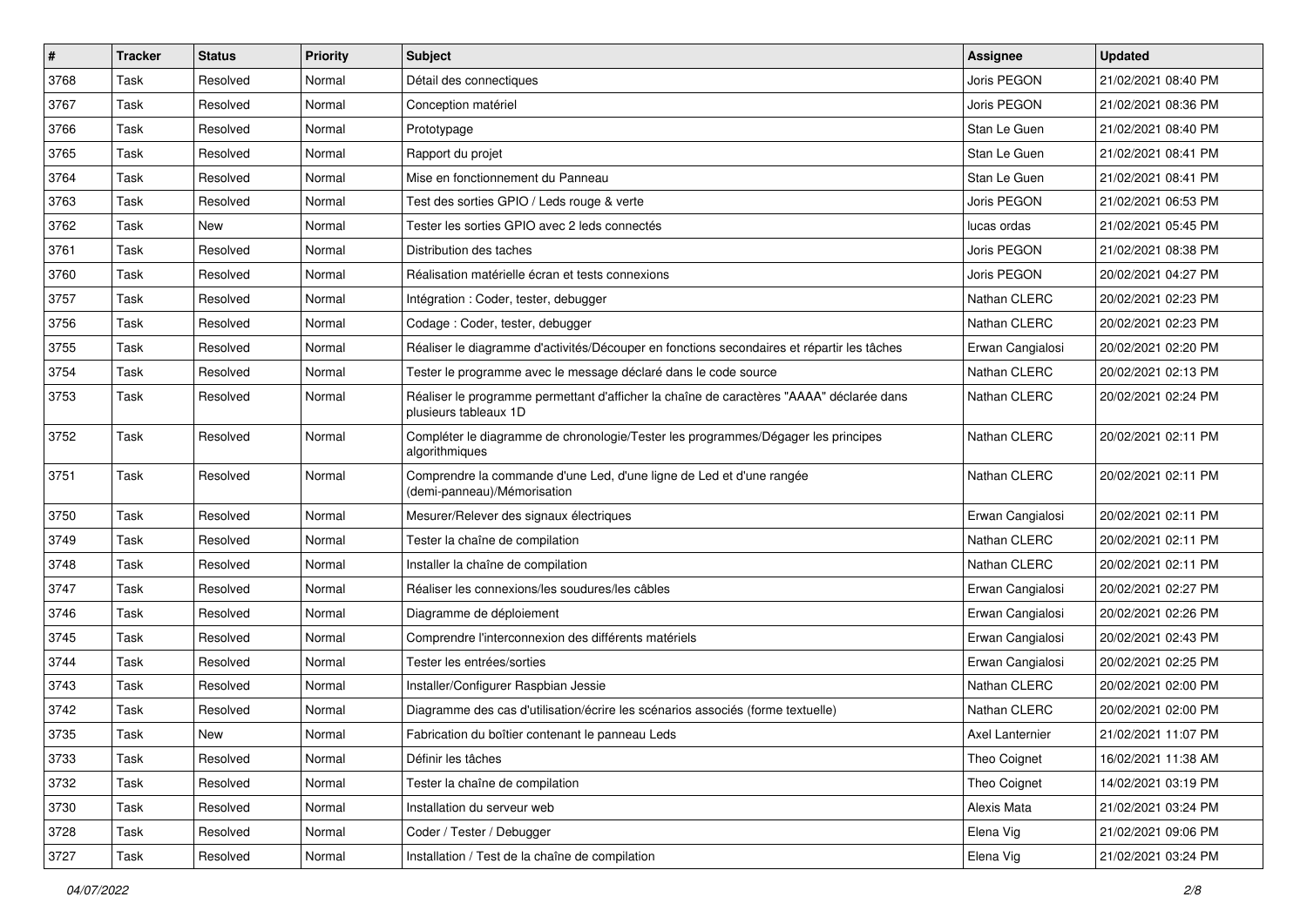| $\sharp$ | <b>Tracker</b> | <b>Status</b> | <b>Priority</b> | Subject                                                              | <b>Assignee</b>  | <b>Updated</b>      |
|----------|----------------|---------------|-----------------|----------------------------------------------------------------------|------------------|---------------------|
| 3726     | Task           | Resolved      | Normal          | Mesure et relevé des signaux éléctriques (horloge)                   | Alexis Mata      | 21/02/2021 03:24 PM |
| 3725     | Task           | Resolved      | Normal          | Construction de la boîte du panneau leds                             | Elena Vig        | 21/02/2021 09:06 PM |
| 3724     | Task           | Resolved      | Normal          | Réalisation des connexions / soudures / câbles et test               | Alexis Mata      | 21/02/2021 03:24 PM |
| 3723     | Task           | Resolved      | Normal          | Diagramme de déploiement des cas d'utilisations et leurs scénarios   | Elena Vig        | 21/02/2021 03:25 PM |
| 3722     | Task           | Resolved      | Normal          | Installation/Configuration Raspbian Jessie                           | Alexis Mata      | 21/02/2021 03:25 PM |
| 3717     | Task           | Resolved      | Normal          | Fabrication du boitier LED                                           | Hugo Cheveau     | 03/02/2021 11:00 AM |
| 3716     | Task           | Resolved      | Normal          | codage intégration                                                   |                  | 21/02/2021 05:58 PM |
| 3715     | Task           | In Progress   | Urgent          | Rapport de projet                                                    |                  | 03/02/2021 10:55 AM |
| 3714     | Task           | In Progress   | Urgent          | Déploiement/Recette                                                  | mathieu roux     | 03/02/2021 10:55 AM |
| 3713     | Task           | Resolved      | Normal          | Comprendre la commande d'une Led, d'une ligne de Led et d'une rangée | Theo Coignet     | 03/02/2021 10:54 AM |
| 3712     | Task           | Resolved      | Normal          | Réaliser des algorithmes puis Coder, tester, debugger                | Hugo Cheveau     | 03/02/2021 10:53 AM |
| 3711     | Task           | Resolved      | High            | Installer/Configurer Raspbian Jessie                                 | Mathieu Fauchart | 03/02/2021 10:52 AM |
| 3710     | Task           | Resolved      | Normal          | Définir les tâches                                                   | Mathieu Fauchart | 03/02/2021 10:46 AM |
| 3709     | Task           | Resolved      | Normal          | Diagramme des cas d'utilisation/écrire les scénarios associés        | Mathieu Fauchart | 03/02/2021 10:42 AM |
| 3708     | Task           | Resolved      | Normal          | Tester les entrées/sorties                                           | Hugo Cheveau     | 03/02/2021 10:46 AM |
| 3707     | Task           | Resolved      | Normal          | prototypage                                                          |                  | 21/02/2021 05:49 PM |
| 3706     | Task           | Resolved      | Normal          | intégration serveur web                                              | lucas ordas      | 03/02/2021 10:53 AM |
| 3705     | Task           | Resolved      | Normal          | Comprendre l'interconnexion des différents matériels                 | Hugo Cheveau     | 03/02/2021 10:55 AM |
| 3704     | Task           | New           | Normal          | Test du panneaux                                                     |                  | 03/02/2021 10:31 AM |
| 3703     | Task           | Resolved      | Normal          | diagramme dactivités                                                 | mathieu roux     | 03/02/2021 10:40 AM |
| 3702     | Task           | New           | Normal          | Branchement de la carte Raspberry                                    | Axel Lanternier  | 13/02/2021 01:08 PM |
| 3701     | Task           | New           | Normal          | Installation de Raspbian                                             | Clément Goguelat | 26/02/2021 04:48 PM |
| 3700     | Task           | New           | Normal          | Distribution des tâches                                              | Axel Lanternier  | 03/02/2021 10:18 AM |
| 3698     | Task           | New           | Normal          | Lecture du cahier des charges                                        | Axel Lanternier  | 03/02/2021 10:18 AM |
| 3697     | Task           | New           | Normal          | Fabrication du boîtier contenant le panneau Leds                     | Axel Lanternier  | 03/02/2021 10:11 AM |
| 3696     | Task           | Resolved      | Normal          | Programmes de test                                                   | lucas ordas      | 03/02/2021 10:24 AM |
| 3695     | Task           | Resolved      | Normal          | Installer la chaîne de compilation                                   | Theo Coignet     | 03/02/2021 10:56 AM |
| 3694     | Task           | Resolved      | Normal          | Réaliser des algorithmes puis Coder, tester, debugger                | Mathieu PEREIRA  | 22/02/2021 02:39 PM |
| 3692     | Task           | Resolved      | Normal          | Répartition des tâches                                               | Alexis Mata      | 20/02/2021 03:57 PM |
| 3690     | Task           | Resolved      | Normal          | Fonctionnement des panneaux (Registre à décalage)                    |                  | 03/02/2021 10:25 AM |
| 3688     | Task           | Resolved      | Normal          | Relevé des signaux (Horloge à partir d'un timer logiciel)            | lucas ordas      | 02/02/2021 03:19 PM |
| 3687     | Task           | Resolved      | Normal          | Test d'un programme en compilation croisée                           |                  | 02/02/2021 03:18 PM |
| 3686     | Task           | Resolved      | Normal          | Installation de la toolchain                                         | mathieu roux     | 03/02/2021 10:23 AM |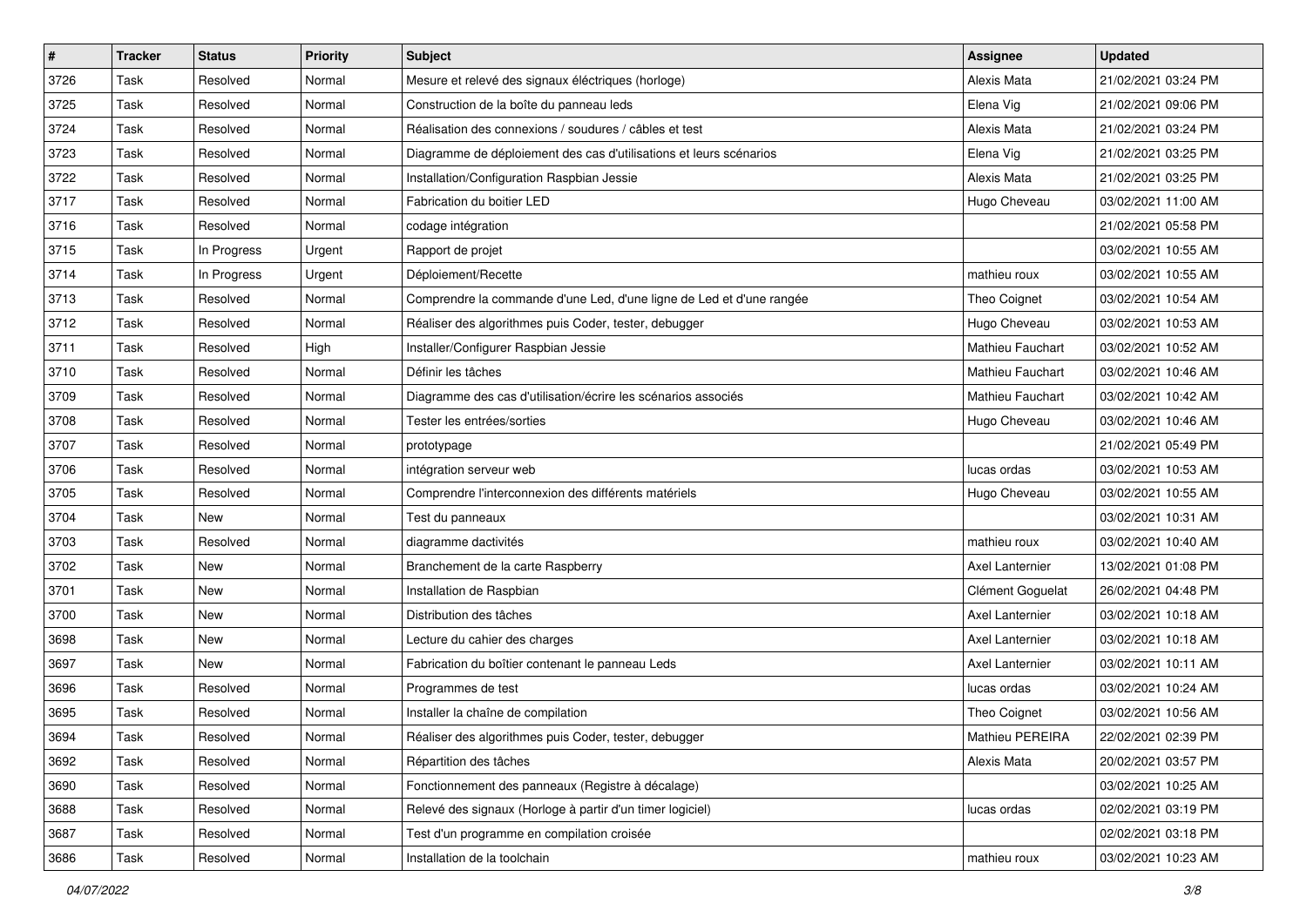| $\sharp$ | <b>Tracker</b> | <b>Status</b> | <b>Priority</b> | Subject                                                       | <b>Assignee</b>    | <b>Updated</b>      |
|----------|----------------|---------------|-----------------|---------------------------------------------------------------|--------------------|---------------------|
| 3684     | Task           | Resolved      | Normal          | diagramme de déploiement                                      | mathieu roux       | 03/02/2021 10:21 AM |
| 3683     | Task           | Resolved      | Normal          | Comprendre l'interconnexion des différents matériels          | lucas ordas        | 03/02/2021 10:20 AM |
| 3680     | Task           | Resolved      | Normal          | Réalisation matérielle et tests connexions                    | lucas ordas        | 02/02/2021 03:13 PM |
| 3679     | Task           | Resolved      | Normal          | fabrication d'un boitier pour le panneaux leds                |                    | 02/02/2021 03:07 PM |
| 3678     | Task           | Resolved      | Normal          | Installation/Configuration Raspbian Jessie                    | mathieu roux       | 02/02/2021 03:04 PM |
| 3677     | Task           | Resolved      | Normal          | Diagramme des cas d'utilisation/écrire les scénarios associés | mathieu roux       | 02/02/2021 03:01 PM |
| 3675     | Task           | Resolved      | Normal          | Installer/Configurer Raspbian Jessy                           | Stan Le Guen       | 02/02/2021 02:56 PM |
| 3672     | Task           | Resolved      | Normal          | Installer/Configurer Raspbian Jessie                          | Theo Coignet       | 03/02/2021 10:56 AM |
| 3667     | Task           | Resolved      | Normal          | Diagramme de déploiement                                      | Rémi HUGUENOT      | 27/02/2021 12:08 PM |
| 3665     | Task           | Resolved      | Normal          | Comprendre l'interconnexion des différents matériels          | Rémi HUGUENOT      | 27/02/2021 12:08 PM |
| 3664     | Task           | Resolved      | Normal          | Tester la chaîne de compilation                               | Rémi HUGUENOT      | 27/02/2021 12:09 PM |
| 3663     | Task           | Resolved      | Normal          | Installation de la chaîne de compilation                      | Rémi HUGUENOT      | 27/02/2021 12:09 PM |
| 3657     | Task           | Resolved      | Normal          | Réalisation du support du panneau leds                        | <b>Colin Alves</b> | 27/02/2021 12:10 PM |
| 3656     | Task           | New           | Normal          | Rapport de Projet                                             |                    | 02/02/2021 03:24 PM |
| 3655     | Task           | New           | Normal          | Intégration du serveur Web                                    |                    | 02/02/2021 03:22 PM |
| 3654     | Task           | New           | Normal          | Codage et Intégration                                         |                    | 02/02/2021 03:20 PM |
| 3652     | Task           | New           | Normal          | Programme de test                                             |                    | 02/02/2021 03:19 PM |
| 3651     | Task           | New           | Normal          | Prototypage                                                   |                    | 02/02/2021 03:18 PM |
| 3650     | Task           | New           | Normal          | Programme de test                                             |                    | 02/02/2021 03:16 PM |
| 3649     | Task           | New           | Normal          | Fonctionnement des panneaux                                   |                    | 02/02/2021 03:26 PM |
| 3648     | Task           | New           | Normal          | Relever des signaux                                           |                    | 02/02/2021 02:48 PM |
| 3647     | Task           | New           | Normal          | Test d'un programme en compilation croisée                    |                    | 02/02/2021 03:07 PM |
| 3646     | Task           | Resolved      | Normal          | Installer et configurer Raspbian Jessie                       | Rémi HUGUENOT      | 27/02/2021 12:10 PM |
| 3645     | Task           | New           | Normal          | Installation de la toolchain                                  |                    | 03/02/2021 10:23 AM |
| 3644     | Task           | New           | Normal          | Réalisation materielle et test de connexion                   |                    | 02/02/2021 03:00 PM |
| 3643     | Task           | Resolved      | Normal          | Définition des tâches                                         | <b>Colin Alves</b> | 27/02/2021 12:11 PM |
| 3642     | Task           | New           | Normal          | Conception materiel                                           |                    | 02/02/2021 02:59 PM |
| 3641     | Task           | New           | Normal          | Présentation des connecteurs                                  |                    | 02/02/2021 02:58 PM |
| 3640     | Task           | New           | Normal          | Test GPIO en ligne de commande + test avec le voltometre      |                    | 02/02/2021 02:55 PM |
| 3639     | Task           | New           | Normal          | Systeme embarqué et OS                                        |                    | 02/02/2021 02:54 PM |
| 3638     | Task           | New           | Normal          | Principe de fonctionnement                                    |                    | 02/02/2021 02:53 PM |
| 3637     | Task           | New           | Normal          | Répartion des taches                                          |                    | 02/02/2021 02:53 PM |
| 3636     | Task           | New           | Normal          | Appropration du cahier des charges                            |                    | 02/02/2021 02:52 PM |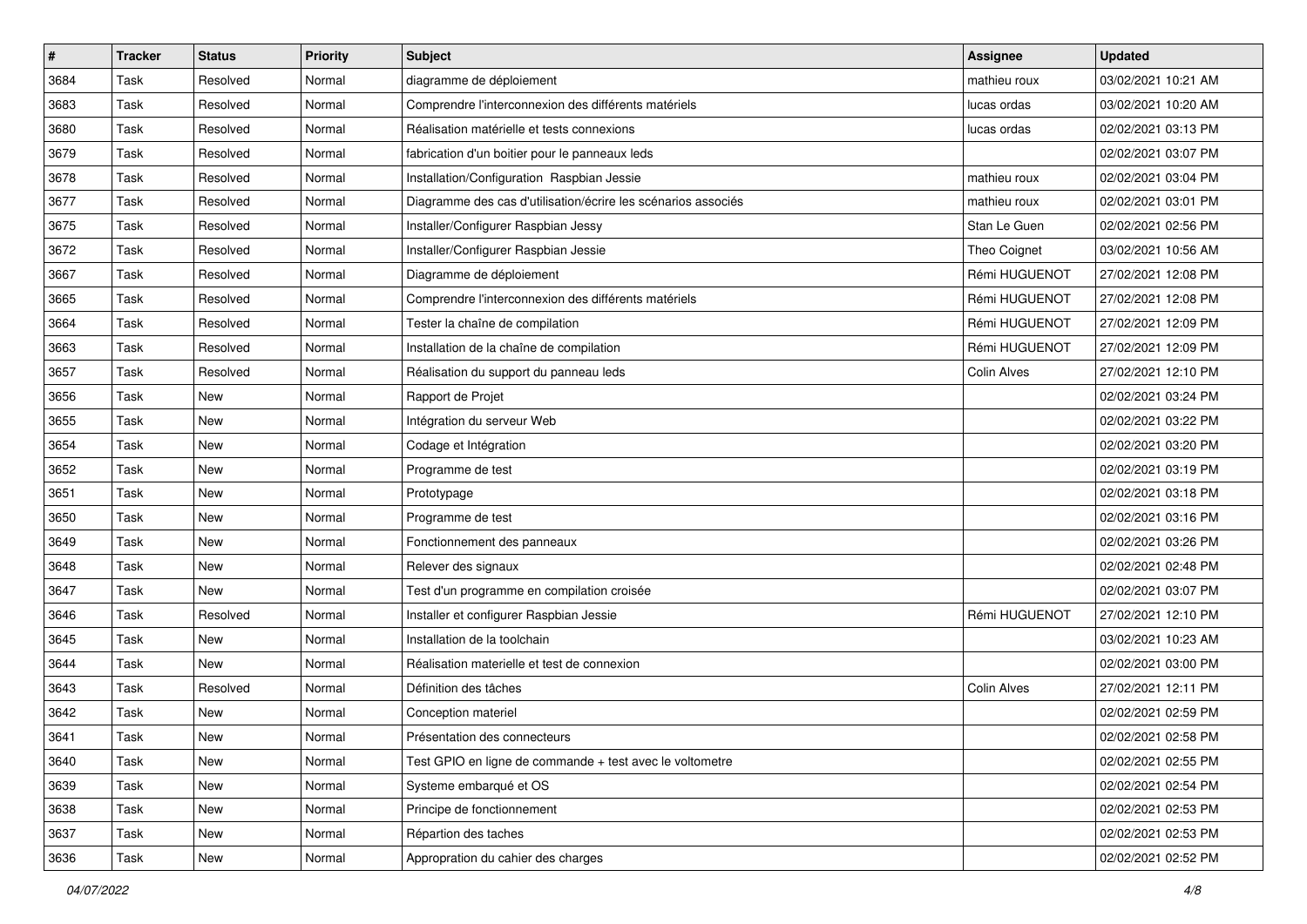| $\vert$ # | <b>Tracker</b> | <b>Status</b> | Priority | Subject                                                                                                                  | <b>Assignee</b>         | <b>Updated</b>      |
|-----------|----------------|---------------|----------|--------------------------------------------------------------------------------------------------------------------------|-------------------------|---------------------|
| 3635      | Task           | Resolved      | Normal   | Associer les deux programme donnée par Mr moutoussamy                                                                    | antoine couvert         | 02/02/2021 01:38 PM |
| 3619      | Task           | New           | Normal   | Répartition des tâches                                                                                                   |                         | 01/02/2021 09:34 AM |
| 3618      | Task           | Resolved      | High     | Réalisation Compte-Rendu Fini                                                                                            | antoine couvert         | 29/01/2021 09:13 PM |
| 3617      | Task           | Resolved      | Normal   | compte-rendu DUB                                                                                                         | <b>Mathieu Fauchart</b> | 02/02/2021 01:41 PM |
| 3615      | Task           | Resolved      | High     | Commencer les programmes dans la journée                                                                                 | antoine couvert         | 02/02/2021 01:42 PM |
| 3613      | Task           | In Progress   | Normal   | Liste du matériel/logiciel                                                                                               | joel moutoussamy        | 23/01/2021 05:30 PM |
| 3612      | Task           | In Progress   | Normal   | Analyse du cahier des charges                                                                                            | joel moutoussamy        | 23/01/2021 05:27 PM |
| 3610      | Task           | Feedback      | High     | JE DEMANDE AUX DEVELOPPEURS DE REGULIEREMENT VERIFIER LE REDMINE, AU<br>MOINS UNE FOIS PAR SEMAINE                       |                         | 02/02/2021 01:43 PM |
| 3144      | Task           | New           | Normal   | Remove variable type inference from metadata "static DataSeriesType findDataSeriesType(const<br>QVariantHash &metadata)" |                         | 14/02/2019 10:37 AM |
| 2509      | Task           | New           | Normal   | Ajouter l'opération d'annulation                                                                                         |                         | 14/02/2019 09:59 AM |
| 2498      | Task           | New           | Normal   | SearchBox modifie le catalogue et son attribut requête                                                                   |                         | 14/02/2019 09:59 AM |
| 2497      | Task           | New           | Normal   | Suppression d'un Evènement                                                                                               |                         | 14/02/2019 09:59 AM |
| 2495      | Task           | New           | Normal   | Ajouter un Catalogue dynamique                                                                                           |                         | 14/02/2019 09:59 AM |
| 2494      | Task           | New           | Normal   | Filtre les évènements                                                                                                    |                         | 14/02/2019 09:59 AM |
| 2493      | Task           | New           | Normal   | Widget malin et ergonomique                                                                                              |                         | 14/02/2019 09:59 AM |
| 2492      | Task           | New           | Normal   | Ajout/suppression du menu File                                                                                           |                         | 14/02/2019 09:59 AM |
| 2491      | Task           | New           | Normal   | Changement version sciqlop                                                                                               |                         | 14/02/2019 09:59 AM |
| 2489      | Task           | New           | Normal   | Création de catalogue à partir d'intersection d'autre catalogues                                                         |                         | 14/02/2019 09:59 AM |
| 2488      | Task           | New           | Normal   | Création de catalogue à partir d'union d'autre catalogues                                                                |                         | 14/02/2019 09:59 AM |
| 2487      | Task           | New           | Normal   | Exporter un DB via menu contextuelle du nœud DB                                                                          |                         | 14/02/2019 09:59 AM |
| 2486      | Task           | New           | Normal   | Ajouter un DB via un menu dédié                                                                                          |                         | 14/02/2019 09:59 AM |
| 2483      | Task           | New           | Normal   | Affichage d'un catalogue sur une zone                                                                                    |                         | 14/02/2019 09:59 AM |
| 2482      | Task           | New           | Normal   | Suppression d'évènement                                                                                                  |                         | 14/02/2019 09:59 AM |
| 2480      | Task           | New           | Normal   | Le déplacement d'un évènement sur l'affichage doit entrainer la modification de l'évènement depuis<br>l'inspecteur       |                         | 14/02/2019 09:59 AM |
| 2479      | Task           | New           | Normal   | Suppression des catalogues décochées                                                                                     |                         | 14/02/2019 09:59 AM |
| 2478      | Task           | New           | Normal   | Affichage des catalogues cochées                                                                                         |                         | 14/02/2019 09:59 AM |
| 2477      | Task           | New           | Normal   | L'affichage utilise les évènements/catalogues dans leur état modifié                                                     |                         | 14/02/2019 09:59 AM |
| 2476      | Task           | New           | Normal   | Ajout de la roue et de son sous menu lié au catalogue                                                                    |                         | 14/02/2019 09:59 AM |
| 2460      | Task           | Feedback      | Normal   | Augmentation des marges lors du drop d'une variable                                                                      |                         | 14/02/2019 09:59 AM |
| 2455      | Task           | New           | Normal   | Mauvaise synchronisation entre deux graphes                                                                              |                         | 14/02/2019 09:59 AM |
| 2448      | Task           | New           | Normal   | SearchBox modifie le catalogue et son attribut requête                                                                   |                         | 14/02/2019 09:59 AM |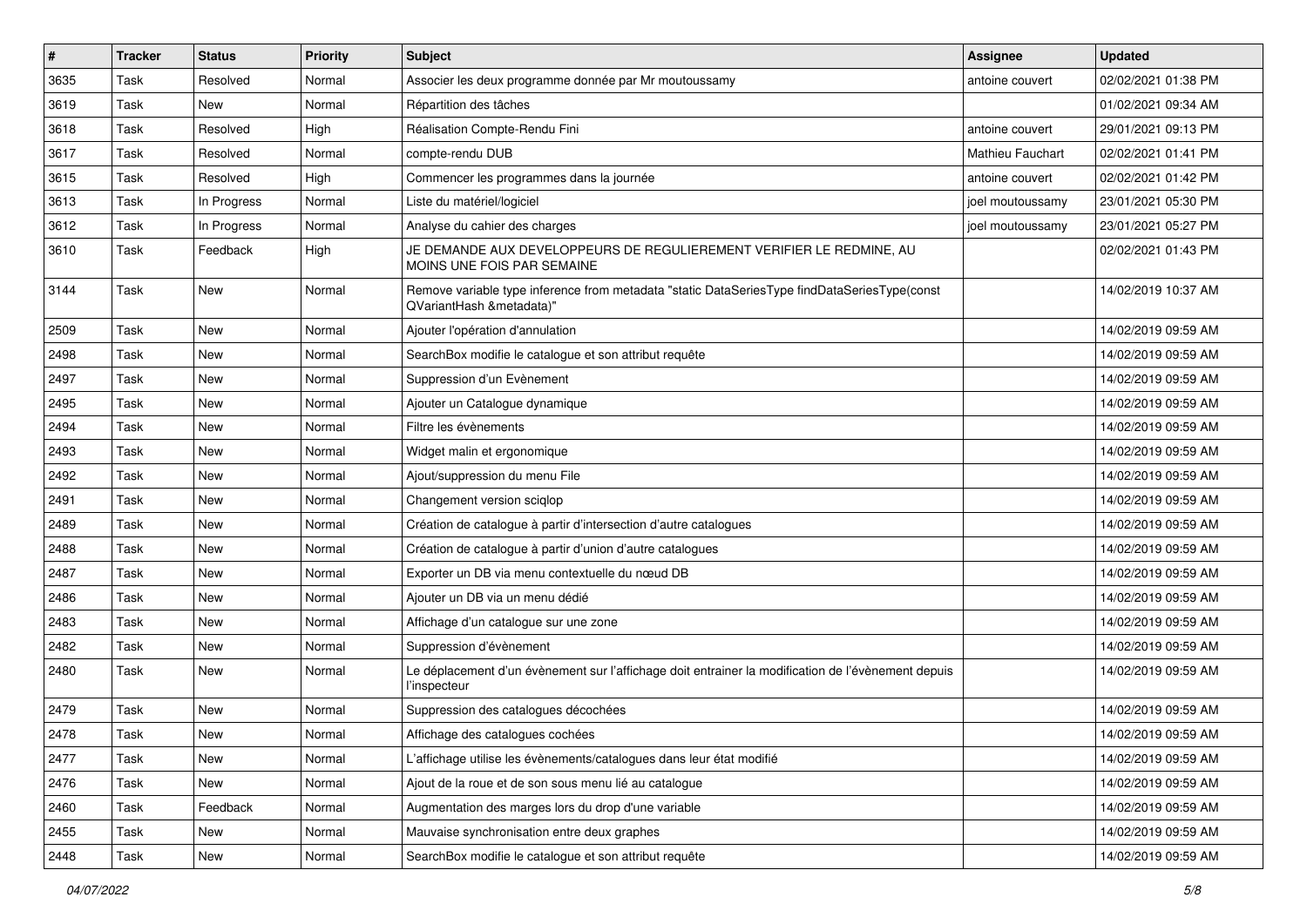| $\vert$ # | <b>Tracker</b> | <b>Status</b> | <b>Priority</b> | <b>Subject</b>                                          | <b>Assignee</b> | <b>Updated</b>      |
|-----------|----------------|---------------|-----------------|---------------------------------------------------------|-----------------|---------------------|
| 2444      | Task           | New           | Normal          | Actions « Empty Trash » depuis menu contextuel          |                 | 14/02/2019 09:59 AM |
| 2443      | Task           | <b>New</b>    | Normal          | Afficher le nombre d'Evènement dedans depuis le nœud    |                 | 14/02/2019 09:59 AM |
| 2442      | Task           | New           | Normal          | Restauration d'un Evènement                             |                 | 14/02/2019 09:59 AM |
| 2441      | Task           | New           | Normal          | Suppression de tous les Evènements                      |                 | 14/02/2019 09:59 AM |
| 2440      | Task           | <b>New</b>    | Normal          | Suppression d'un Evènement                              |                 | 14/02/2019 09:59 AM |
| 2439      | Task           | New           | Normal          | Ajout d'un Evènement                                    |                 | 14/02/2019 09:59 AM |
| 2390      | Task           | New           | Normal          | Mauvaise représentation Y des spectrogrammes            |                 | 14/02/2019 09:59 AM |
| 2251      | Task           | New           | Normal          | Amélioration du drop sur un graphe existant             |                 | 14/02/2019 09:59 AM |
| 2238      | Task           | New           | Normal          | Zoom sur l'axe Y d'un spectrogramme                     |                 | 14/02/2019 09:59 AM |
| 2222      | Task           | <b>New</b>    | Normal          | Drop d'évènements dans la visu                          |                 | 14/02/2019 09:59 AM |
| 2214      | Task           | New           | Normal          | Diff de catalogue                                       |                 | 14/02/2019 09:59 AM |
| 2165      | Task           | New           | Normal          | Drop de produits dans la visu                           |                 | 14/02/2019 09:59 AM |
| 2118      | Task           | New           | Normal          | Intégrer le nouveau format JSON                         |                 | 14/02/2019 09:59 AM |
| 2117      | Task           | New           | Normal          | Identifier un trou de donnée                            |                 | 14/02/2019 09:59 AM |
| 2110      | Task           | <b>New</b>    | Normal          | Test fonctionnelles AMDA aléatoire                      |                 | 14/02/2019 09:59 AM |
| 2109      | Task           | In Progress   | Normal          | <b>MAJ Test fonctionnelles AMDA</b>                     |                 | 14/02/2019 09:59 AM |
| 2108      | Task           | In Progress   | Normal          | Test unitaires complémentaires                          |                 | 14/02/2019 09:59 AM |
| 2103      | Task           | <b>New</b>    | Normal          | Affiner les étapes de téléchargement de la progress bar |                 | 14/02/2019 09:59 AM |
| 2102      | Task           | <b>New</b>    | Normal          | Vérifier le paramétrage de la synchronisation           |                 | 14/02/2019 09:59 AM |
| 2089      | Task           | In Progress   | Normal          | Indiquer pour une variable son état d'acquisition       |                 | 14/02/2019 09:59 AM |
| 2083      | Task           | <b>New</b>    | Normal          | Widget de configuration du mock                         |                 | 14/02/2019 09:59 AM |
| 2082      | Task           | New           | Normal          | Mock rampe                                              |                 | 14/02/2019 09:59 AM |
| 2081      | Task           | <b>New</b>    | Normal          | Sciqlop sur MAC                                         |                 | 14/02/2019 09:59 AM |
| 2061      | Task           | New           | Normal          | design + implementation sélection temps versus orbit    |                 | 14/02/2019 09:59 AM |
| 2060      | Task           | New           | Normal          | Settings plot par défaut + ergonomie (axes, légendes)   |                 | 14/02/2019 09:59 AM |
| 2059      | Task           | New           | Normal          | debug/feedback curseurs zones                           |                 | 14/02/2019 09:59 AM |
| 2058      | Task           | New           | Normal          | Design et implementation curseurs/zone dans les plots   |                 | 14/02/2019 09:59 AM |
| 2057      | Task           | New           | Normal          | feedback debug GUI catalog                              |                 | 14/02/2019 09:59 AM |
| 2056      | Task           | New           | Normal          | implémentation du GUI catalog                           |                 | 14/02/2019 09:59 AM |
| 2055      | Task           | New           | Normal          | design GUI catalog                                      |                 | 14/02/2019 09:59 AM |
| 2054      | Task           | New           | Normal          | feedback/debug spectro                                  |                 | 14/02/2019 09:59 AM |
| 2052      | Task           | New           | Normal          | layout dynamique des plots                              |                 | 14/02/2019 09:59 AM |
| 2051      | Task           | New           | Normal          | debug/feedback backend catalog                          |                 | 14/02/2019 09:59 AM |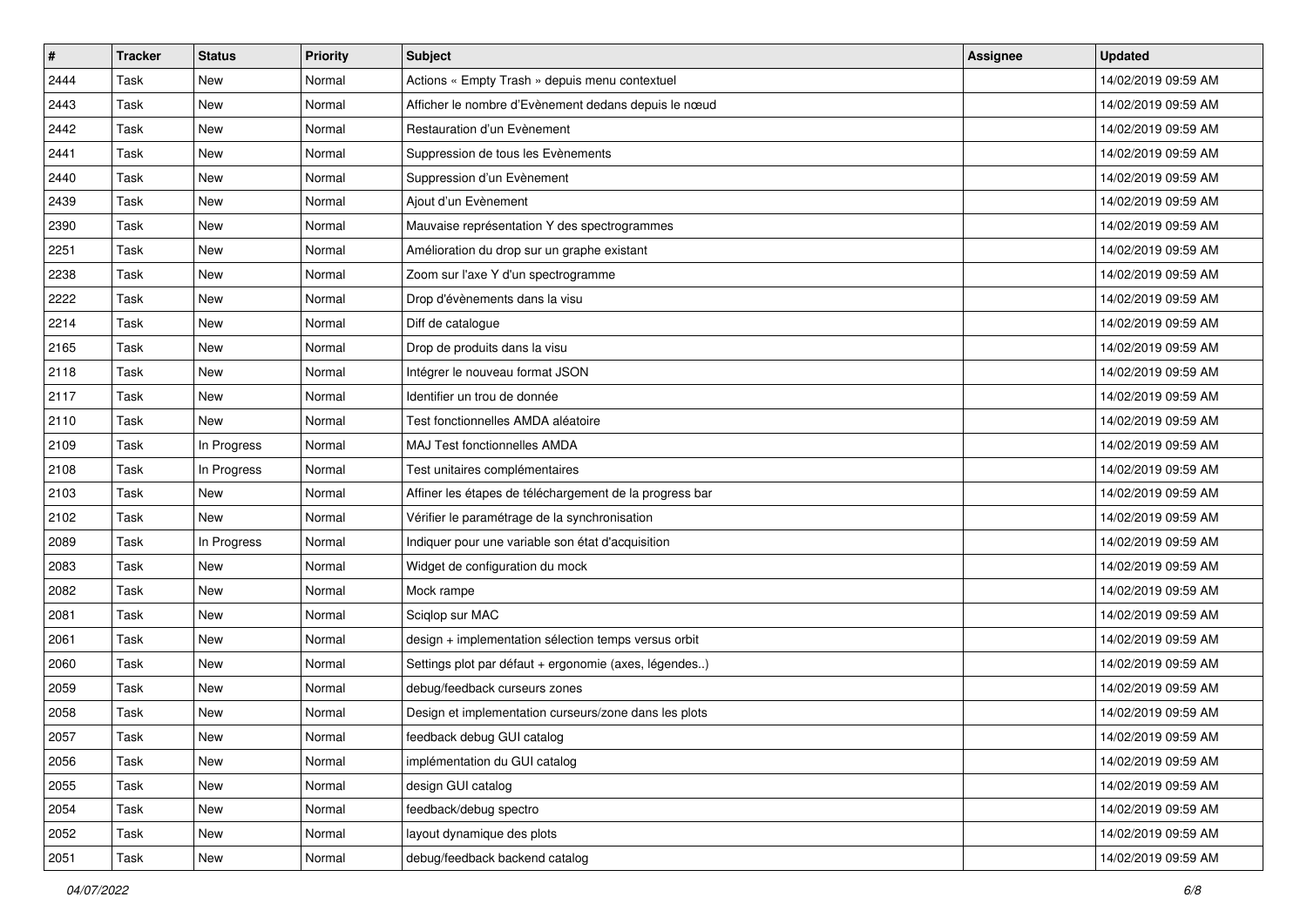| $\vert$ # | Tracker | <b>Status</b> | Priority  | <b>Subject</b>                                                                       | <b>Assignee</b>  | <b>Updated</b>      |
|-----------|---------|---------------|-----------|--------------------------------------------------------------------------------------|------------------|---------------------|
| 2050      | Task    | New           | Normal    | implémentation du backend catalog                                                    |                  | 14/02/2019 09:59 AM |
| 2049      | Task    | New           | Normal    | design backend catalog                                                               |                  | 14/02/2019 09:59 AM |
| 2048      | Task    | New           | Normal    | Drag and Drop                                                                        |                  | 14/02/2019 09:59 AM |
| 2047      | Task    | New           | Normal    | test import/export VOtable                                                           | Laurent Mirioni  | 14/02/2019 09:59 AM |
| 2046      | Task    | <b>New</b>    | Normal    | arbre JSON                                                                           | Laurent Mirioni  | 14/02/2019 09:59 AM |
| 2045      | Task    | In Progress   | High      | aide spectro                                                                         | Laurent Mirioni  | 14/02/2019 09:59 AM |
| 2044      | Task    | In Progress   | Normal    | spectro notebook                                                                     | Laurent Mirioni  | 14/02/2019 09:59 AM |
| 1948      | Task    | New           | Normal    | Lancer l'annulation de la requête en cas de timeout de débit                         |                  | 14/02/2019 10:16 AM |
| 1947      | Task    | New           | Normal    | Mettre en place un timeout lié à la perte de débit                                   |                  | 14/02/2019 10:16 AM |
| 1880      | Task    | New           | Normal    | Révision de la conception du doc API                                                 |                  | 14/02/2019 10:16 AM |
| 1851      | Task    | In Progress   | Normal    | Arranger les labels de temps pour plus de précisions                                 |                  | 14/02/2019 10:16 AM |
| 1786      | Task    | New           | High      | Affichage d'une marqueur vertical                                                    |                  | 14/02/2019 10:16 AM |
| 1756      | Task    | New           | Urgent    | Mock sous linux                                                                      |                  | 14/02/2019 10:16 AM |
| 1706      | Task    | New           | High      | Widget de connexion a AMDA                                                           |                  | 14/02/2019 10:16 AM |
| 1691      | Task    | New           | Immediate | Ajout d'une variable dans un graphe existant depuis l'arborescence de données (menu) |                  | 14/02/2019 10:16 AM |
| 1677      | Task    | New           | Normal    | Création d'une zone de visualisation depuis l'arborescence de données (menu)         |                  | 14/02/2019 10:16 AM |
| 1589      | Task    | New           | Normal    | Regarder Icov sous windows                                                           |                  | 14/02/2019 10:16 AM |
| 1459      | Task    | New           | Immediate | Ajout d'une variable dans un nouveau graphe depuis un catalogue (drag-and-drop)      |                  | 14/02/2019 10:16 AM |
| 1453      | Task    | New           | Immediate | Ajout d'une variable dans un graphe existant depuis un catalogue (drag-and-drop)     |                  | 14/02/2019 10:16 AM |
| 1451      | Task    | New           | Immediate | Suppression d'un graphe d'une zone de visualisation                                  |                  | 14/02/2019 10:16 AM |
| 1435      | Task    | New           | Immediate | Création d'une zone de visualisation depuis un catalogue (drag-and-drop)             |                  | 14/02/2019 10:16 AM |
| 1378      | Task    | New           | Immediate | Test LFR boot Vs Temperature Vs sub_1V5 voltage                                      | Alexis Jeandet   | 12/05/2017 04:29 PM |
| 1376      | Task    | New           | Low       | Acquisition de données (API générale)                                                |                  | 14/02/2019 10:16 AM |
| 1340      | Task    | New           | Immediate | Edition par drag-and-drop d'un intervalle de temps d'un catalogue                    |                  | 14/02/2019 10:16 AM |
| 1274      | Task    | New           | Low       | Acquisition de données (API générale)                                                |                  | 14/02/2019 10:16 AM |
| 1273      | Task    | In Progress   | Normal    | Lecture du squelette (API générale)                                                  |                  | 14/02/2019 10:16 AM |
| 873       | Task    | New           | Normal    | Prévoir un test où l'on vérifie la superposition des masques RW + FBINS              | bruno katra      | 30/12/2016 04:35 PM |
| 704       | Task    | New           | Normal    | Readme in QLop soure code                                                            |                  | 14/02/2019 10:16 AM |
| 697       | Task    | New           | Normal    | LFR technical specification updates related to FSW-R3+                               | Alexis Jeandet   | 22/06/2018 05:24 PM |
| 674       | Task    | New           | Normal    | code comments                                                                        |                  | 14/02/2019 10:16 AM |
| 663       | Task    | In Progress   | Normal    | Improve filter performance in space data tree                                        |                  | 14/02/2019 10:16 AM |
| 492       | Task    | New           | Normal    | <b>Implementation Timing LFR</b>                                                     | Veronique bouzid | 21/09/2015 09:53 AM |
| 398       | Task    | New           | Normal    | Utilisez le script periodicity.py sur les tests de Gerald                            | Veronique bouzid | 25/05/2015 11:08 AM |